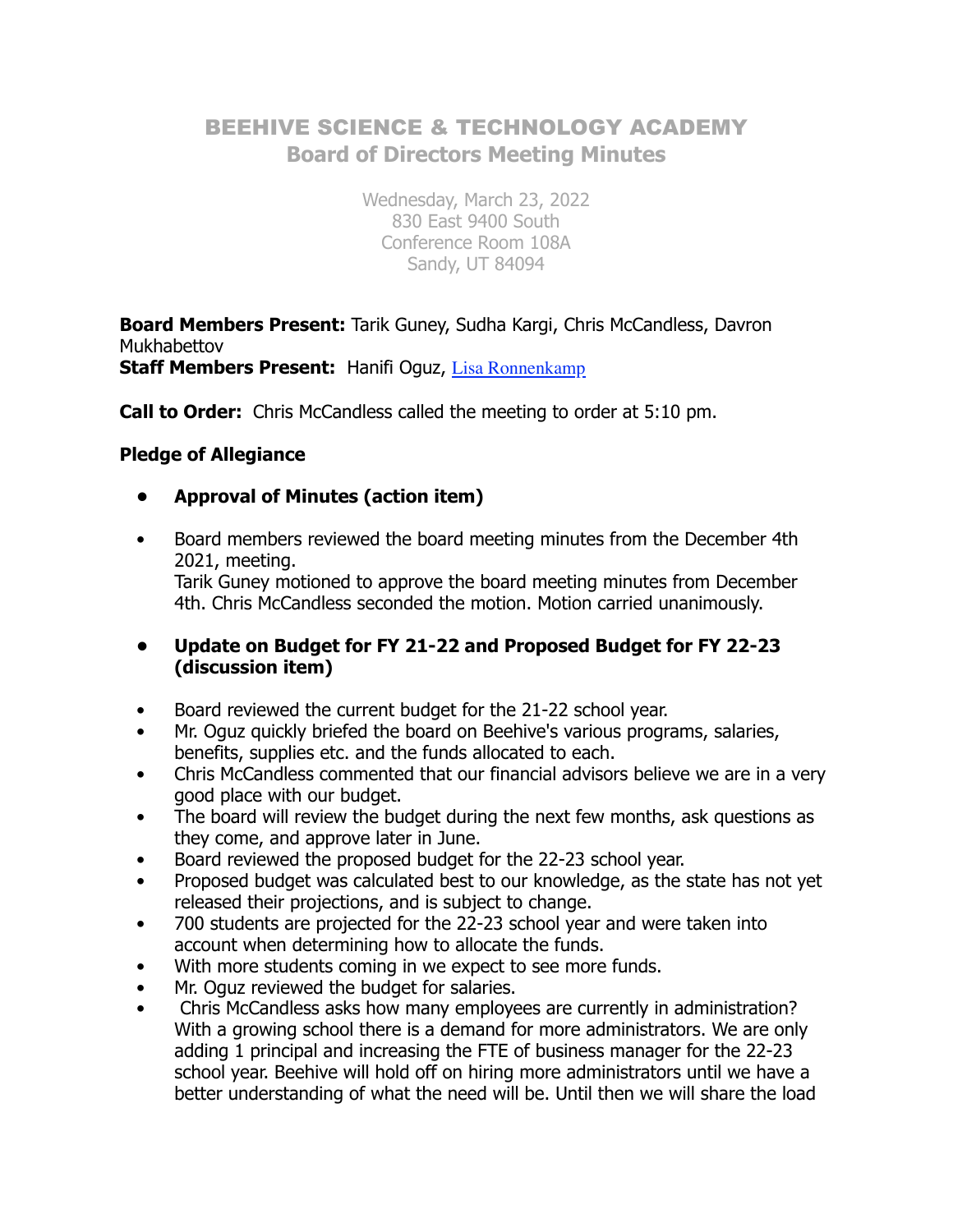and make due with our current staff.

# **• Legislative Update (discussion item)**

- Board reviewed Education related bills
	- WPU 6% Increase is currently being reviewed
	- \$10 Million for Teacher Bonuses Approved. Discussion still underway of when and how that will be distributed
	- \$64 Million Approved for Professional Development Days. The Distribution Plan is still pending.
	- HB-374 Sensitive Materials Provides Process/Guidelines for schools to review sensitive materials. Waiting on Guidelines from the state.
	- Funded all day kindergarten did not pass. Nearby states are now approving this, so this might be something we see in the future.
	- Bullying and Hazing is now required to be reported to USBE

# 4. **School Land Trust Program Training (discussion item)**

- Land trust training was sent to board members prior to this meeting and is required to be reviewed each year.
- The board quickly reviewed the provided training.
	- The Land trust committee is made up of 2 staff/ 5 parents and acts as a support for the board.
	- Policy is discussed and drawn up by this committee and sent to the board for approval.
	- The Board oversees the committee and approves policies. The board is responsible for making sure guidelines are being followed and requirements are being met.
	- The land trust committee is required to provide transparency about meeting agendas, meetings, meeting minutes, counsel members etc.

# 5**. Approval of the School Land Trust Plan for 2022-2023 (action item)**

- The school Land Trust Plan was prepared by the schools Land Trust Committee and is believed to be able to meet both the elementary and secondary needs.
- 3 goals were set for both elementary and secondary schools
- Chris McCandless asked if this plan can be amended. Mr. Oguz responded that though it is possible we'd like to only make amendments if absolutely necessary. The land trust would need to meet again to discuss changes. The plans would then need to be approved by the board and then sent to the state again to re approve.

Tarik Guney motion to approve the School Land Trust Plan for 2022-2023. Davron Mukhabettov seconded the motion. Motion carried unanimously.

## 6. **Approval of the Easement Agreement Amendment with Smith's in the New Campus (action item)**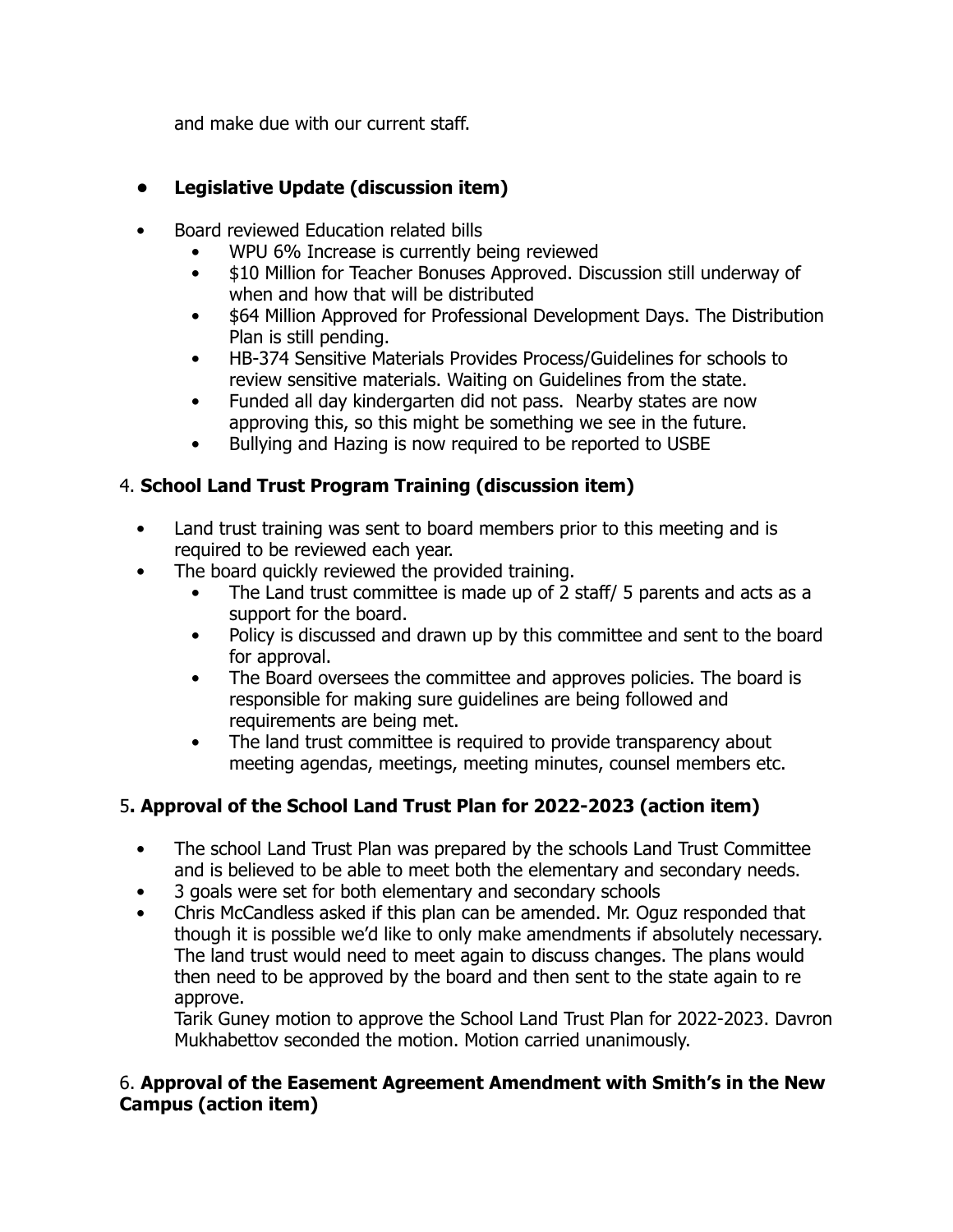- Chris McCandless explains that the Smith's would like to modify the parking lot in order to add a Jiffy Lube.
	- Adding a Jiffy Lube will not negatively affect the school as it wont block our ability to easy come and go through our allotted area. This may even bring exposure to the school. We'd also like to be good neighbors. In the future we may also want to sell some parking spaces and will need to have a good rapport with other companies sharing the lot.
	- Smiths has requested that the board sign an approval.

Chris McCandless motions to approve the Easement Agreement Amendment with Smith's. Tarik Guney seconded the motion. Motion carried unanimously.

#### 7. **Approval of the New School Information System Through the RFP (action item)**

- Coolsis is our current information system and is not meeting our needs and a change is necessary. A few programs have stood out and were presented to the board for review:
	- Infinite Campus:
		- $\bullet$  \$14,260 per year
		- Pros Intuitive and will meet our needs
		- Cons No Lottery/extra features that may be confusing until they are learned
	- Power School:
		- $\bullet$  \$24,737 per year
		- Pros Has most of the features we are wanting
		- Cons Doesn't seem to be geared toward charters
	- Skyward:
		- \$14021 per year
		- Pros Used by the majority of nearby districts
		- Cons Is not user friendly
- Mr. Oguz, Mr. Kablan, and Mr. Prasad have reviewed these programs and have determined that Infinite Campus is the best option.

Tarik Guney motions to approve Infinite Campus on condition that they meet a reasonable SLA based on Mr. Oguz's perspective. Davron Mukhabettov seconded the motion. Motion carried unanimously.

#### 8. **Approval of the Adopted Curriculum Materials for Elementary School and Related Expenses (action item)**

- The board reviewed the textbook meeting notes.
- McGraw Hill Wonders has been chosen for English language arts
- McGraw Hill Reveal has been chosen for Math
- PLTW (Project Lead the Way) is still under review but is currently believed to be the best option for elementary science
- These programs are costly, but they are willing to work with us and will allow us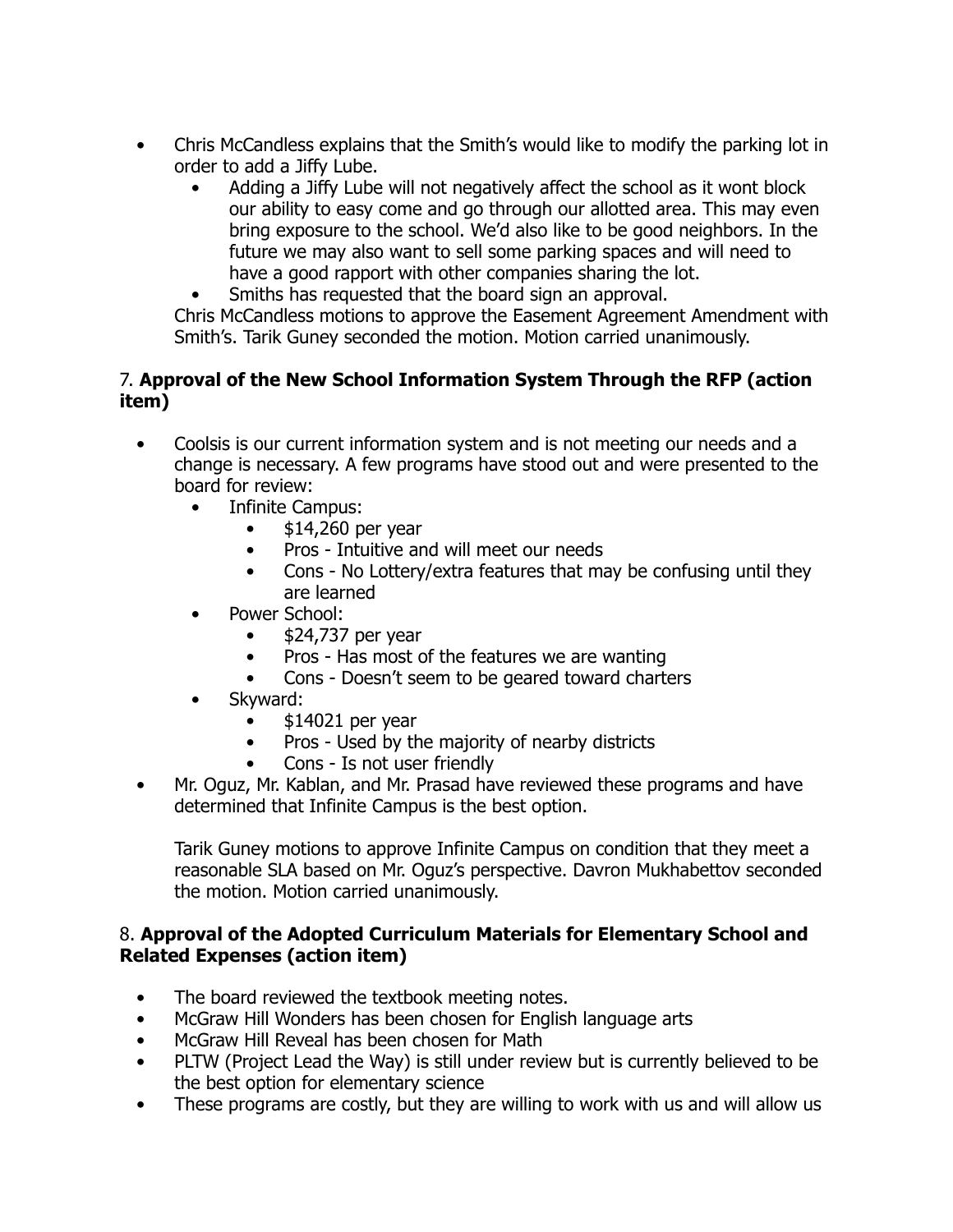to pay half this year and half next year.

- Miss Ronnenkamp is familiar with the McGraw programs and believes it to be the best she's used in her experience. These programs allow for the students to be innovative/ creative and allows for students to work through problems on their own.
- Mr. Oguz notes that there are many kits and materials within each of these programs that we can choose to opt out of to bring down the cost.
- Miss Ronnenkamp adds that we will choose the parts of the program that meet our requirements and will put together our own kits.
- Chris McCandless comments that he knows people in education and they dont always love the programs chosen. Mr. Oguz assures that our committe has done their research and feels comfortable with presenting these programs for approval.

Tarik Guney motions to approve the adopted curriculum materials for the elementary school and their related expenses. Chris McCandless seconded the motion. Motion carried unanimously.

# 9. **Approval of the Amended Student Handbook (action item)**

- The board reviewed the amended student handbook. Changes were made to the dress code portion. Surveys were sent out to be completed by students and parents before adjustments were made.
	- Dress code approved colors for tops will be black and grey for secondary school and blue and yellow for the elementary.
		- Our current school shirts, maroon and navy, will still be accepted. We have asked that our manufacturer stop production on more as we hope to phase these out during future school years.

Davron Mukhabettov motions to approve the amended student handbook. Tarik Guney seconded the motion. Motion carried unanimously.

## 10. **Approval of the Grievance Policy (action item)**

- The board reviewed the Grievance Policy.
	- Parents and staff will be asked to follow certain procedures when resolving problems.

Chris McCandless motions to approve the grievance policy. Tarik Guney seconded the motion. Motion carried unanimously.

#### 11. **Approval of the Amended Engagement with the Legal Counsel (action item)**

• David Martinson has been the schools legal counsel for approximately 13 years and has moved companies. He is now working with Foley and Lardner LLP.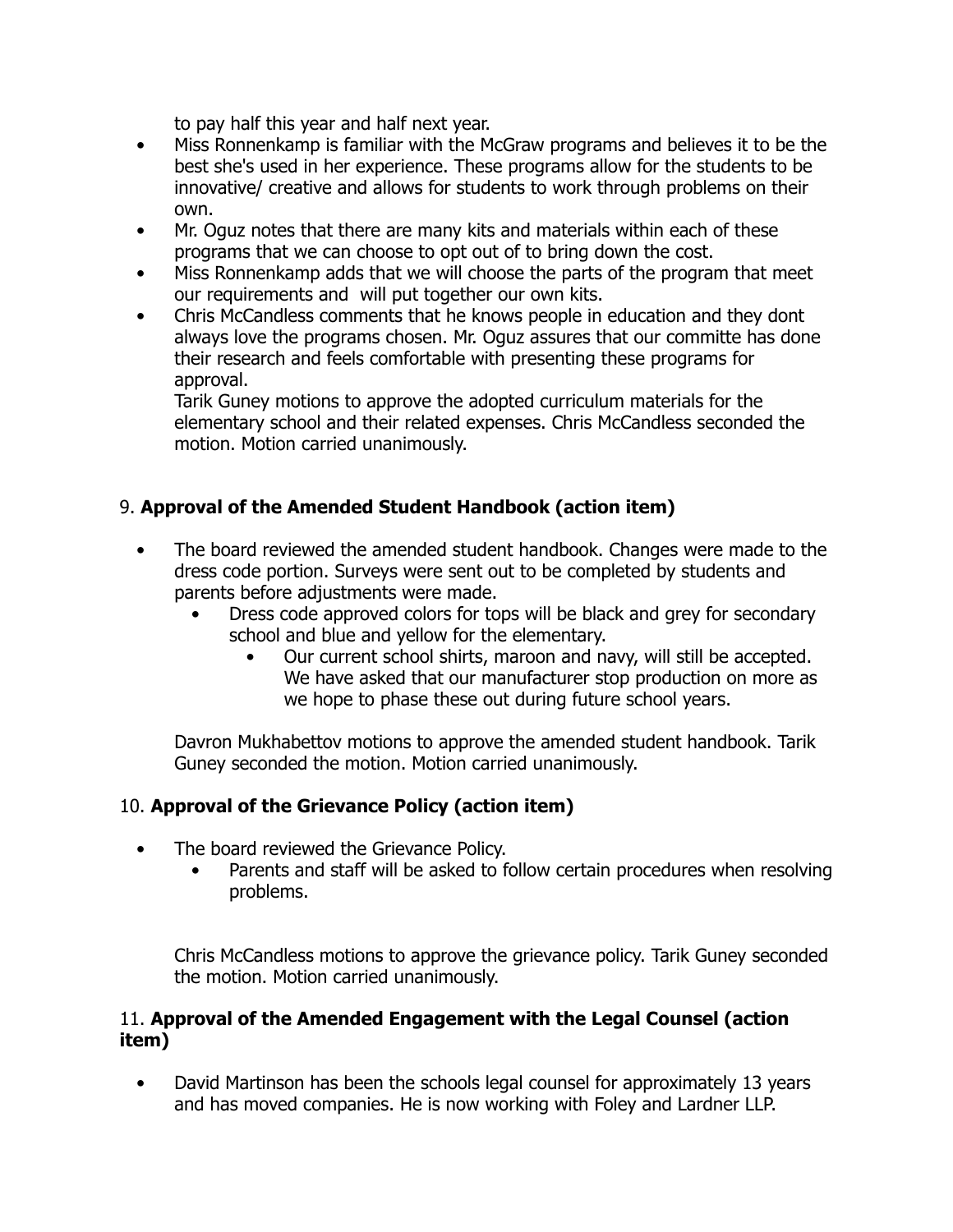Beehive would like to continue working with him.

• Chris McCandless asked if Mr. Martinsons rates have changed and what our annual budget is for legal counsel. Mr. Oguz responded that the rates have increased a little. Our budget is not high for legal counsel, but we should still be able to make it work.

Tarik Guney motions to approve the amended engagement with the legal counsel. Chris McCandless seconded the motion. Motion carried unanimously.

#### 12. **Review of the Data on Teen Pregnancy, Child Sexual Abuse, Sexually Transmitted Diseases and Infections and Pornography Complaints as per 53G-10-402 (discussion item)**

- Board reviewed data from the county addressing the titled issues.
- BSTA has received zero pornography complaints

#### 13. **Revision of the School Fundraising Activities as per R277-113-7 (discussion item)**

- Board Reviewed Beehives Ongoing Fundraisers
	- Wasatch savings books, Smiths, Amazon Smiles, Supply Donations, Selling used uniforms/Ipads, Money donations from parents/family
- Board Reviewed Beehives Annual Fundraisers
	- Fall Festival, Penny Wars, Gifts for Christmas, Candy Grams, Baked Goods, Theme Baskets

## 14. **Revision of the School's Truancy Policy and Attendance Data as per R277-607-3 (discussion item)**

- Schools are no longer allowed to refer truant students to juvenile detention
- Beehive will continue to work with parents to improve their students attendance
- The board reviewed Beehives attendance % by grades

## 15. **Revision of the Schools Electronic Device Use Policy as per 53g-7-1003 and R277-495 (discussion item)**

- The board reviewed the Schools Electronic Device Use policy.
	- Includes section on cyber safety
	- Lists Acceptable and Non acceptable Uses
	- Foul Language is not to be used and use safe practices
	- Includes section of student information and how to properly use/share
	- This document is to be signed by the students and the parents

## 16. **Approval of Payments for the Apple Devices (action item)**

• Reviewed pricing for Comp/iPads